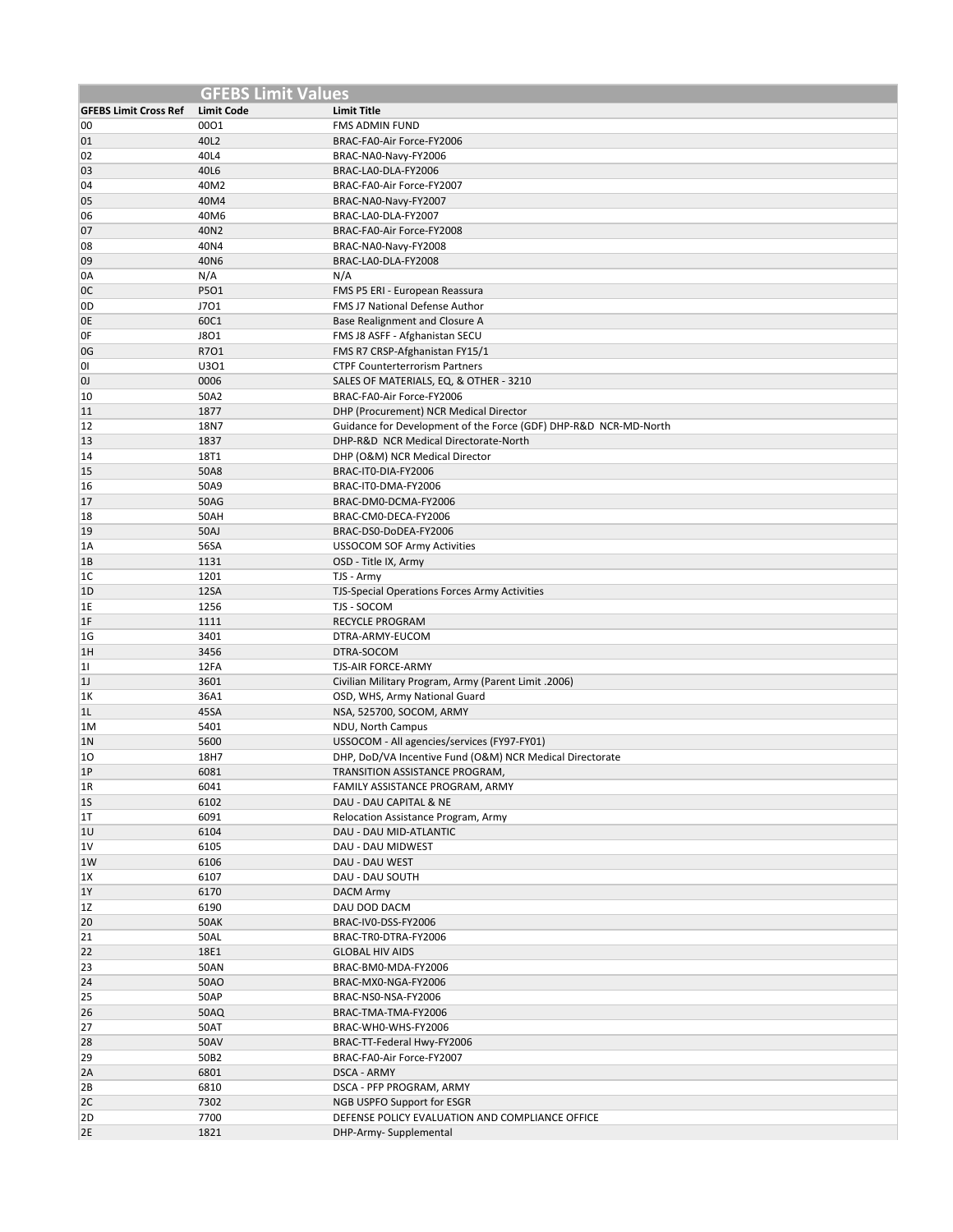| 2F       | 1831         | DHP-R&D ARMY                                                                                 |
|----------|--------------|----------------------------------------------------------------------------------------------|
| 2G       | 1871         | DHP - (PROCUREMENT) ARMY                                                                     |
| 2H       | 1880         | DHP - (O&M) ARMY                                                                             |
| 21       | 1878         | DHP (Procurement) NCR Medical Director - FBCH                                                |
| 2J       | 1881         | DHP - (O&M) ARMY                                                                             |
| 2K       | 18P1         | DHP (O&M) JTF CAP MED                                                                        |
| 2L       | 3454         | DTRA-NDU                                                                                     |
| 2M       | 34NG         | COOP. THREAT REDUCTION                                                                       |
| 2N       | 42EU         | DNA-EUCOM (FY 96 and subsequent)                                                             |
| 20       | 0013         | INTEREST ON ACCOUNT RECEIVABLES                                                              |
| 2P       | 18F1         | HEALTH CARE SHARING INCENTIVE FUND, TRANSFER ACCT                                            |
| 2Q       | 18Q1         | DHP PEPFAR (FHP)                                                                             |
| 2R       | 1107         | OSD, NATO SHAPE (ARMY)                                                                       |
| 2S       | 00SA         |                                                                                              |
|          |              | DSCA-SOCOM-AY                                                                                |
| 2T       | 2054         | WHS, NDU                                                                                     |
| 2U       | 2601         | CHEMICAL BIOLOGICAL DEFENSE, CBD PROCUREMENT (ARMY ALLOCATION)                               |
| 2V       | 0101         | RESERVE EQUIPMENT DEFENSE                                                                    |
| 2W       | 6181         | 2W ARMY - 852                                                                                |
| 2X       | 265Y         | DTRA, CBDP - HEADQUARTERS, JOINT PROGRAM EXECUTIVE OFFICE (JPEO) CHEMICAL/BIOLOGICAL DEFENSE |
| 2Y       | 6165         | DAU - MAT - 852                                                                              |
| 2Z       | 3417         | DTRA-Army-AFRICOM                                                                            |
| 30       | 50B4         | BRAC-NA0-Navy-FY2007                                                                         |
| 31       | 50B5         | BRAC-ISO-DISA-FY2007                                                                         |
| 32       | 50B6         | BRAC-LA0-DLA-FY2007                                                                          |
| 33       | 1631         | BRAC, PART III - ARMY '94                                                                    |
| 34       | 50B7         | BRAC-FS0-DFAS-FY2007                                                                         |
| 35       | 50B8         | BRAC-IT0-DIA-FY2007                                                                          |
| 36       | 50B9         | BRAC-IT0-DMA-FY2007                                                                          |
| 37       | 50BG         | BRAC-DM0-DCMA-FY2007                                                                         |
| 38       | 50BH         | BRAC-CM0-DECA-FY2007                                                                         |
| 39       | 3901         | PPI - Prompt Payment Interest                                                                |
| 3A       | 6821         | DSCA, Army, HQ                                                                               |
| ЗВ       | 0501         | Marine Corps Reserve                                                                         |
| 3C       | 4400         | Defense Intelligence Agency                                                                  |
| 3D       | U601         | Counterterrorism Partnerships                                                                |
| 3E       | 11A1         | BASE REALIGNMENT AND CLOSURE ACCOUNT -- BRAC 91 (PY95)                                       |
| 3F       | 11B1         | BASE REALIGNMENT AND CLOSURE ACCOUNT -- BRAC 91 (PY96)                                       |
| 3G       | <b>11C1</b>  | BASE REALIGNMENT AND CLOSURE ACCOUNT -- BRAC 91 (PY97)                                       |
| 3H       | 0031         | West Point Museum Fund                                                                       |
| 31       | 0104         | Frontier Army Museum Fund                                                                    |
| 3J       | 3101         | OPERATIONAL TEST AND EVALUATION DEFENSE                                                      |
| 3K       | 0105         | MG Greene Awd for Acq Writing                                                                |
| 3L       | 0106         | COL Williams Massengale Awd                                                                  |
| 3M       | 68SA         | DSCA- ARMY ACTIVITIES SPECIAL OPERATIONS FORCES (SOF)                                        |
| 3N       | 6811         | DSCA - ARMY (1-YEAR POA)                                                                     |
| 30       | 0107         | G Antonelli Memorial Training Fd                                                             |
| 3Р       | 0108         | US Army SOC Fund                                                                             |
| 3Q       | 1811         | Defense Health Program, Army                                                                 |
|          | 0109         | V. D. Leigh Soldier for Life                                                                 |
| 3R<br>3S | QBO1         | QBXX - FMS Placeholder                                                                       |
| 3T       | 3TO1         | Counter-ISIL Train and Equip Fund (CTEF) Iraq, FY17/1                                        |
| 3U       | 3U01         | Counter-ISIL Train and Equip Fund (CTEF) Syria, FY17/18                                      |
|          |              |                                                                                              |
| 3V<br>3W | 3VO1<br>U801 | Pakistan, Stability Operations Funds (PSOF), FY16/17<br>Section 2282 Build the Capacit       |
|          |              |                                                                                              |
| ЗΧ       | 4011         | BRAC-PART IV BRAC, ARMY                                                                      |
| 3Y       | W901         | Syria Train and Equip Program,                                                               |
| 3Z       | 9202         | DHP Navy (2-YR POA)                                                                          |
| 40       | 50BJ         | BRAC-DS0-DoDEA-FY2007                                                                        |
| 41       | <b>50BK</b>  | BRAC-IV0-DSS-FY2007                                                                          |
| 42       | 50BL         | BRAC-TRO-DTRA-FY2007                                                                         |
| 43       | <b>50BN</b>  | BRAC-BM0-MDA-FY2007                                                                          |
| 44       | 50BO         | BRAC-MX0-NGA-FY2007                                                                          |
| 45       | 6048         | NGB Yellow Ribbon                                                                            |
| 46       | 50BP         | BRAC-NS0-NSA-FY2007                                                                          |
| 47       | 50BQ         | BRAC-TMA-TMA-FY2007                                                                          |
| 48       |              |                                                                                              |
|          | 50BT         | BRAC-WHO-WHS-FY2007                                                                          |
| 49       | 50BV         | BRAC-TT-Federal Hwy-FY2007                                                                   |
| 4A       | 0100         | Department of the Army                                                                       |
| 4B       | 1156         | OSD - SOCOM                                                                                  |
| 4C       | 11SA         | <b>OSD-Special Operations Forces Army Activities</b>                                         |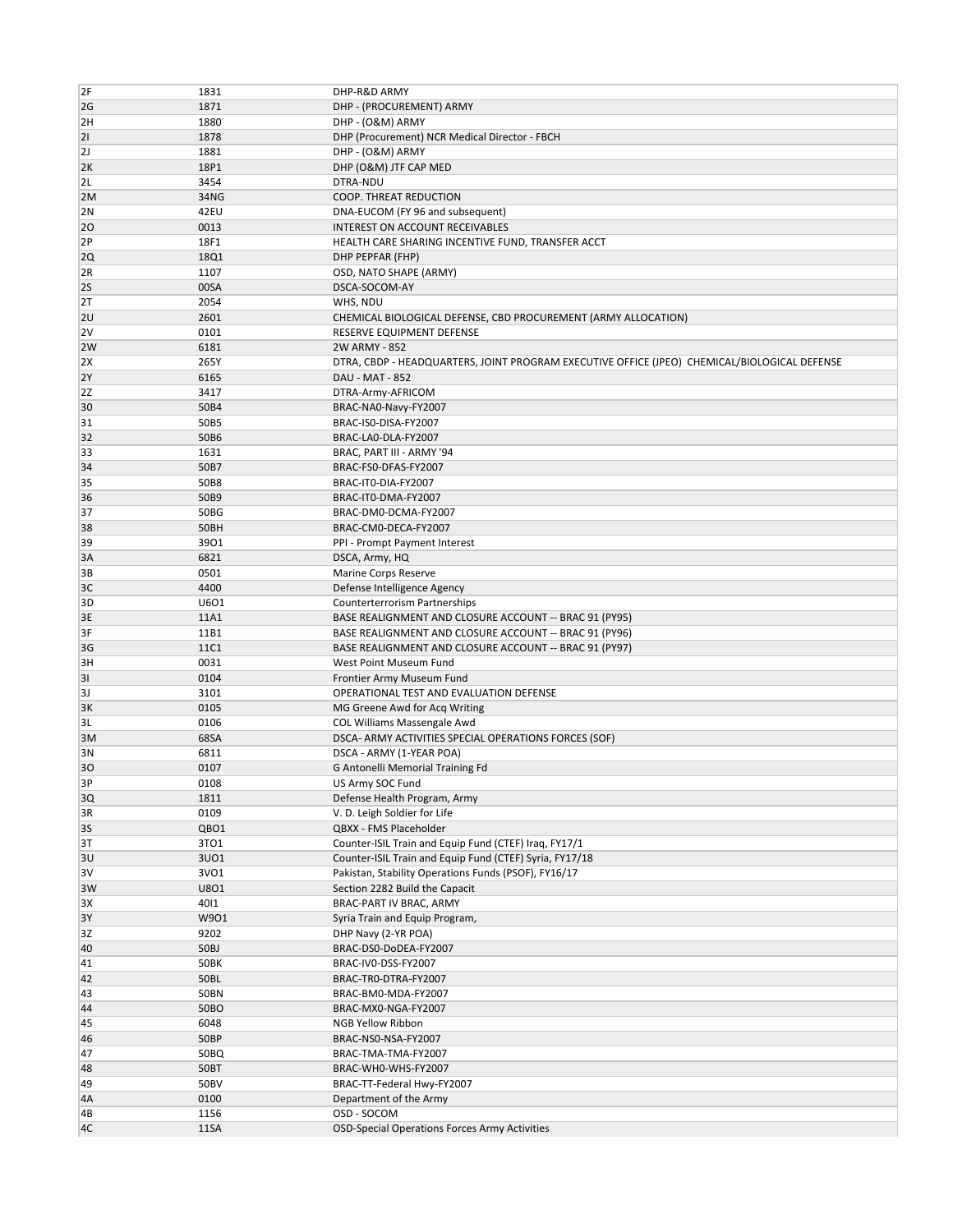| 4D             | 2501        | MDA - Army                                                  |
|----------------|-------------|-------------------------------------------------------------|
| 4E             | 34SA        | DTRA-Special Operations Forces Army Activities              |
|                |             |                                                             |
| 4F             | 2511        | MDA, Army (Owner limit 1125)                                |
| 4G             | 3801        | DTRMC-Army                                                  |
| 4H             | 42A1        | DSWA, Army (FY98 and prior)                                 |
| 41             | 4507        | NSA, 028043                                                 |
| 4 <sub>J</sub> | 1401        | TMA - ARMY                                                  |
| 4K             | 16A1        | BRAC, Part III - Army                                       |
| 4L             | 16B1        | BRAC, Part III - Army                                       |
| 4M             | <b>16C1</b> | BRAC, PART III - ARMY '95                                   |
| 4N             | 16D1        | BRAC, Part III - Army                                       |
| 40             | 16E1        | BRAC, Part III, Army                                        |
|                | 6856        | DSCA-SOCOM                                                  |
| 4P             |             |                                                             |
| 4Q             | 40B1        | 96 BRAC IV - ARMY                                           |
| 4R             | 40C1        | 97 BRAC IV - ARMY                                           |
| 4S             | <b>50BA</b> | BASE REALIGNMENT AND CLOSURE ACCOUNT--BRAC 05 IGPBS (PY 07) |
| 4T             | 9203        | DHP Navy (3-Year POA)                                       |
| 4 <sub>U</sub> | 40F1        | BRAC-PART IV BRAC, ARMY                                     |
| 4V             | 40G1        | BRAC-PART IV BRAC, ARMY                                     |
| 4W             | 40H1        | BRAC-PART IV BRAC, ARMY                                     |
| 4X             | 6078        | <b>FCF EURO</b>                                             |
| 4Y             | 2100        | DOD REAL PROPERTY                                           |
| 4Ζ             | 40K1        |                                                             |
|                |             | BRAC 95 (11)                                                |
| 50             | 50C2        | BRAC-FA0-Air Force-FY2008                                   |
| 51             | 50C4        | BRAC-NA0-Navy-FY2008                                        |
| 52             | 50C5        | BRAC-ISO-DISA-FY2008                                        |
| 53             | <b>50C6</b> | BRAC-LA0-DLA-FY2008                                         |
| 54             | 50C7        | BRAC-FS0-DFAS-FY2008                                        |
| 55             | <b>50C8</b> | BRAC-ITO-DIA-FY2008                                         |
| 56             | 50C9        | BRAC-IT0-DMA-FY2008                                         |
| 57             | 50CG        | BRAC-DM0-DCMA-FY2008                                        |
| 58             | 50CH        | BRAC-CM0-DECA-FY2008                                        |
| 59             | <b>50CJ</b> | BRAC-DS0-DoDEA-FY2008                                       |
| 5A             | 50H1        |                                                             |
|                |             | BASE REALIGNMENT AND CLOSURE ACCOUNT--BRAC 05 (PY 13)       |
| 5В             | 50A1        | BRAC-PART V BRAC, ARMY                                      |
| 5C             | 50AA        | BRAC-PART V BRAC IGPBS, A                                   |
| 5D             | 40D1        | BRAC IV - ARMY '98                                          |
| <b>5E</b>      | 40E1        | BRAC IV - ARMY '99                                          |
| 5F             | 60A1        | BASE REALIGNMENT AND CLOSURE ACCOUNT--BRAC 05 (PY 14)       |
| 5G             | 60B1        | BASE REALIGNMENT AND CLOSURE ACCOUNT--BRAC 05 (PY 15)       |
| 5H             | Z501        | Iraq Train and Equip Fund, FY                               |
| 51             | 2101        | Kuwait Burdensharing Contribution - Army                    |
| 5J             | 40J1        | <b>BRAC 95 (PY04)</b>                                       |
| 5K             | Z6O1        | Iraq Train and Equip Fund, FY                               |
| 5L             | 40L1        |                                                             |
|                |             | BRAC-PART IV BRAC, ARMY                                     |
| 5M             | 40M1        | BRAC IV - ARMY '07                                          |
| 5N             | 40N1        | BRAC IV - ARMY '08                                          |
| 50             | 4001        | BRAC IV - ARMY '09                                          |
| 5P             | 40P1        | BRAC IV - ARMY '10                                          |
| 5Q             | 40Q1        | BRAC IV - ARMY '11                                          |
| 5R             | 40R1        | BRAC IV - ARMY '12                                          |
| <b>5S</b>      | 40S1        | BRAC (PY 13)                                                |
| 5T             | 50H1        | BRAC 05 (FY 13)                                             |
| 5U             | 60C1        | Base Realignment and Closure Account, Army (PY16)           |
| 5V             | 60D1        | DOD BRAC-60D1 (FY17)                                        |
| 5W             | 60E1        | BASE REALIGNMENT AND CLOSURE ACCOUNT--BRAC (PY 18)          |
|                |             |                                                             |
| 5X             | 1835        | DHP-R&D USUHS                                               |
| <b>5Y</b>      | 3TO1        | Counter-ISL Train and Equip F                               |
| 5Z             | Z701        | Security Cooperation OCO, FY17                              |
| 60             | 18N1        | GUIDANCE FOR DEVELOPMENT OF THE FORCE (GDF) DHP-R&D ARMY    |
| 61             | 3960        | <b>FORESTRY PROGRAM</b>                                     |
| 62             | 3950        | AG/GRAZING PROGRAM                                          |
| 63             | 0121        | OPERATIONS AND MAINTENANCE (2 YEAR)                         |
| 64             | 0111        | OPERATIONS AND MAINTENANCE (1 YEAR)                         |
| 65             | 0122        | RESEARCH AND DEVELOPMENT (2 YEAR)                           |
| 66             | 012B        | REIMBURSABLE R&D (2 YEAR)                                   |
|                |             |                                                             |
| 67             | 0123        | PROCUREMENT (2 YEAR)                                        |
| 68             | 0133        | PROCUREMENT (3 YEAR)                                        |
| 69             | 012A        | REIMBURSABLE O&M (2 YEAR)                                   |
| <b>6A</b>      | Z801        | Ukraine Security Assistance In                              |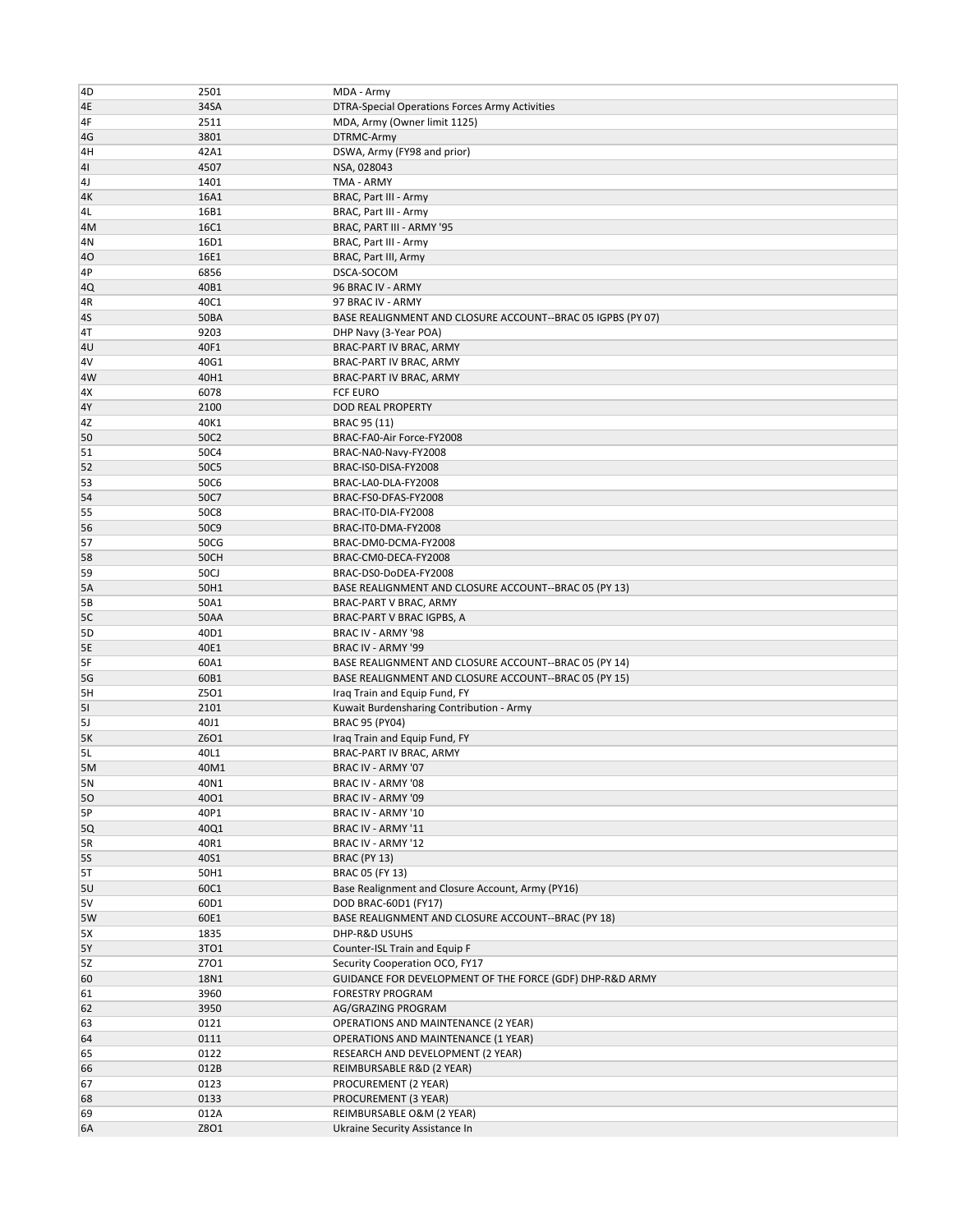| 6B             | 5601             | USSOCOM - Army                                                                                      |
|----------------|------------------|-----------------------------------------------------------------------------------------------------|
| 6C             | 6813             | DSCA-SOUTHCOM, ARMY                                                                                 |
| 6Е             | 1867             | DHP (O&M) (1% Carryover)-NCR Medical Directorate                                                    |
| 6F             | 6860             | DSCA - Army (2-Year POA)                                                                            |
| 6G             | 5108             | DLA-Army Corps of Engineers                                                                         |
|                |                  |                                                                                                     |
| 6H             | 6866             | DSCA - Army PFP (DoS) (2-Year POA)                                                                  |
| 6J             | 7CO1             | Uncoordinated                                                                                       |
| 6K             | <b>QIO1</b>      | Uncoordinated                                                                                       |
| 6L             | 5400             | <b>NDU</b>                                                                                          |
| 6M             | 50B1             | <b>ARMY REGULAR</b>                                                                                 |
| 6N             | Q701             | Uncoordinated                                                                                       |
| 6P             | 50D1             | BRAC-PART V BRAC, ARMY                                                                              |
| 6Q             | 6817             | DSCA-AFRICOM, ARMY ACTIVITIES                                                                       |
| 6R             | 50C1             | BRAC- PART V BRAC, ARMY F                                                                           |
| 6S             | 68AA             | DSCA, SOUTHCOM, ARMY                                                                                |
| 6T             | 6161             | <b>ARMY 852</b>                                                                                     |
| 6U             | 1801             | DHP-Army                                                                                            |
| 6V             | 1841             | DHP-DMA                                                                                             |
| 6W             | 1101             | OSD - Army                                                                                          |
| 6X             | 1851             | DHP-DLA                                                                                             |
| 6Y             | 6112             | DAU-The Joint Staff (TJS)                                                                           |
|                | 1804             |                                                                                                     |
| 6Z             |                  | DHP-Navy                                                                                            |
| 70             | 011A             | REIMBURSABLE O&M (1 YEAR)                                                                           |
| 71             | 0001             | KUWAIT or FMS NC Prod (.0001)                                                                       |
| 72             | 0003             | JAPAN or FMS MR N-Excs (.0003)                                                                      |
| 73             | 0004             | KOREA or FMS MR Excess (.0004)                                                                      |
| 74             | 0005             | QATAR or FMS MIL Ret P (.0005)                                                                      |
| 75             | 0000             | ARMY                                                                                                |
| 76             | <b>50CK</b>      | BRAC-IV0-DSS-FY2008                                                                                 |
| 77             | <b>50CL</b>      | BRAC-TRO-DTRA-FY2008                                                                                |
| 78             | <b>50CN</b>      | BRAC-BM0-MDA-FY2008                                                                                 |
| 79             | <b>50CO</b>      | BRAC-MX0-NGA-FY2008                                                                                 |
| 7A             | 18L1             | <b>GLOBAL HEALTH &amp; CHILD SURVIVAL</b>                                                           |
| <b>7B</b>      | 7BXX             | <b>FMS Agent Sale Cases</b>                                                                         |
| 7C             | 7CO <sub>1</sub> | Security Cooperation OCO, FY 17/18, Section 333                                                     |
|                |                  |                                                                                                     |
|                |                  |                                                                                                     |
| 7 <sub>D</sub> | 7DO1             | Section 333 of Title 10, US Code, FY 17/18 (Base O&M)                                               |
| 7E             | <b>7EO1</b>      | FY19/20 OCO & FY20 O&M                                                                              |
| 7F             | 7FO1             | Build the capacity of foreign security forces per functional capabilities listed 10 USC Section 333 |
| 7G             | 7GO1             | Sec 333 FY 20 - 1 yr base                                                                           |
| 7H             | 7HO1             | Afghanistan Security Forces Fund (ASFF) FY18                                                        |
| 71             | 1844             | DHP-DIA                                                                                             |
| 7J             | 7J01             | US Army Operating Funds in Support of Foreign Security Forces Programs, FY18                        |
| 7K             | 7KO1             | Available Code                                                                                      |
| 7L             | 7LO1             | Section 333 of title 10, US Code, FY 18/19 (OCO)                                                    |
| 7M             | 7M01             | Section 333 of title 10, US Code, FY 18/19 (Base O&M)                                               |
| <b>7N</b>      | 7NO1             | Counter-ISIL Train and Equip Fund (CTEF) Iraq FY18/19 DEF_FUND                                      |
| 70             | 1854             | DHP-NDU                                                                                             |
| <b>7P</b>      | <b>50DA</b>      | BRAC ARMY GLOBAL POSTURING '09                                                                      |
| 7Q             | 3415             | DTRA-TACOM                                                                                          |
| 7R             | 3447             | DTRA-JPEO                                                                                           |
| 7S             | 3453             | DTRA-CECOM                                                                                          |
| 7T             | 7T01             | Counter-ISIL Train and Equip Fund (CTEF) Syria FY18/19 DEF_FUND                                     |
| 7U             | 7U01             | Coalition Readiness Support Program (CRSP) FY18/19 DEF FUND                                         |
| 7V             | 1000             | Withheld State Income Taxes                                                                         |
| 7W             | 2000             |                                                                                                     |
|                |                  | Withheld Coutny Income Taxes                                                                        |
| <b>7X</b>      | 3000             | Withheld City Income Taxes                                                                          |
| 7Y             | 2104             | Host Nation Support for U.S. Activities -Army                                                       |
| 7Z             | 6831             | DSCA-DOT and E                                                                                      |
| 80             | <b>50CP</b>      | BRAC-NS0-NSA-FY2008                                                                                 |
| 81             | 50CQ             | BRAC-TMA-TMA-FY2008                                                                                 |
| 82             | 50CT             | BRAC-WHO-WHS-FY2008                                                                                 |
| 83             | <b>50CV</b>      | BRAC-TT-Federal Hwy-FY2008                                                                          |
| 84             | 1826             | DHP-(Supplemental) NCR Medical Director - North                                                     |
| 85             | 183C             | DHP-R&D Tricare Management Activity                                                                 |
| 86             | 183D             | DHP (RDT&E) Undistributed (not valid for field use or execution)                                    |
| 87             | 183N             | DHP-R&D Navy                                                                                        |
| 88             | 8801             | SDD, FMF - State Dept Directed, Foreign Military Financing                                          |
| 89             | 6832             | <b>DSCA - AIR FORCE</b>                                                                             |
| 8A             | 11JA             | OSD JCS ARMY                                                                                        |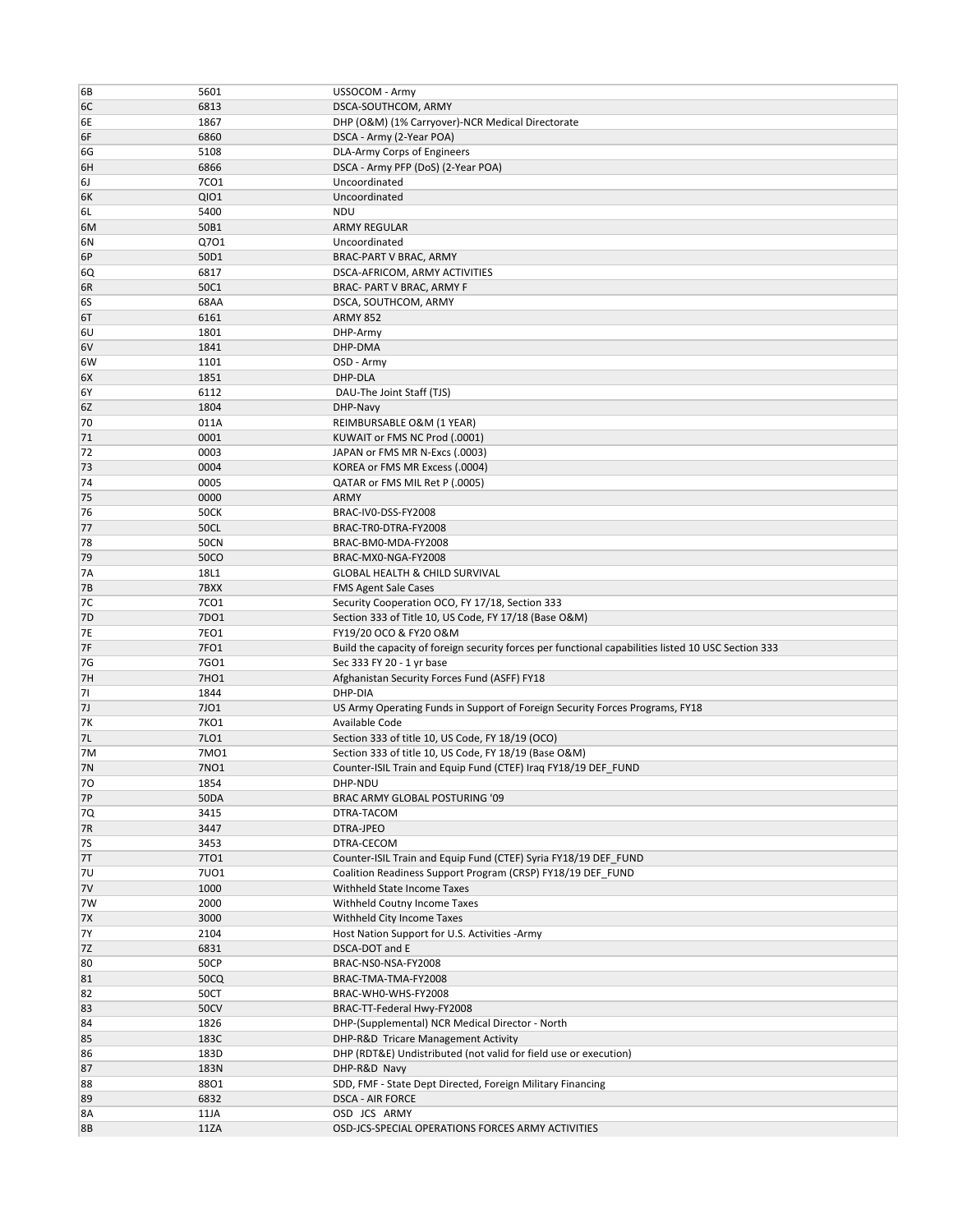| 8C             | 1144                | OSD - DIA                                                                                                                    |
|----------------|---------------------|------------------------------------------------------------------------------------------------------------------------------|
| 8D             | 4409                | DIA, EUCOM, INTEL ACTIVITIES                                                                                                 |
| 8E             | 6882                | DSCA - STATE DEPT, ARMY                                                                                                      |
| 8F             | 6118                | DAU-USUSH-852                                                                                                                |
| 8G             | 6125                | MDA - 852                                                                                                                    |
| 8H             | 6143                | <b>DISA - 852</b>                                                                                                            |
| 81             | 6144                | DIA - 852                                                                                                                    |
|                |                     |                                                                                                                              |
| 8J             | 6147                | <b>DECA - 852</b>                                                                                                            |
| 8K             | 6155                | <b>NGA - 852</b>                                                                                                             |
| 8L             | 6157                | DAU - MWT - 852                                                                                                              |
| 8M             | 6158                | DAU - STH - 852                                                                                                              |
| 8N             | 6159                | DAU - WST - 852                                                                                                              |
| 80             | 6163                | DAU - DOD - 852                                                                                                              |
| 8P             | 183U                | DHP-R&D USUHS                                                                                                                |
| 8Q             | 6171                | Army (ALTESS) - SEC 852                                                                                                      |
| 8R             | 6174                | ARMY (ALTESS) - SEC 852                                                                                                      |
| 8S             | 1869                | DHP - (1% Carryover) MCS/CHAMPUS                                                                                             |
| 8T             | 186C                | DHP - (2% Carryover) DMPA                                                                                                    |
| 8U             | 186N                | DHP - (2% Carryover) Navy                                                                                                    |
| 8V             | 0102                | Army National Guard (ARNG)                                                                                                   |
| 8W             | 6148                | <b>NGA - 852</b>                                                                                                             |
| 8X             | 186U                | DHP (O&M) (1% Carryover) USUHS                                                                                               |
| 8Y             | 6173                | DACM Army VA                                                                                                                 |
| 8Ζ             | 1406                | TMA - Army MEDCOM                                                                                                            |
| 90             | <b>DRDS</b>         | Returned/Cancelled DJMS-RC Checks                                                                                            |
| 91             | 9111                | <b>Budget Clearing ACCOUNT (Suspense)</b>                                                                                    |
| 92             | 5104                | <b>Collection of Miscellaneous Transactions</b>                                                                              |
| 93             | 9013                | Withheld Individual Income Taxes - DJMS-AC                                                                                   |
| 94             | 9014                | Withheld individual FICA Taxes - DJMS-AC                                                                                     |
| 95             | 9015                | Withheld Individual Income Tax - DJMS-RC                                                                                     |
| 96             | 9016                | Withheld Individual FICA Taxes - DJMS-RC                                                                                     |
| 97             | 187C                | DHP (Procurement) DHA (Comptroller)                                                                                          |
| 98             | 187D                | DHP (Procurement) Undistributed (not valid for field use or execution)                                                       |
| 99             | 187N                | DHP - (Procurement) Navy                                                                                                     |
| 9A             | 1301                | DARPA - Army                                                                                                                 |
| 9B             | 2520                | MDA, HQ                                                                                                                      |
| 9C             | 4403                | DIA. SOUTHCOM, INTEL ACTIVITIES                                                                                              |
| 9 <sub>D</sub> | 11EA                | WHS, NDU                                                                                                                     |
| 9E             | 6001                | DOD DEPENDENT SCHOOLS (DODEA)                                                                                                |
| 9F             | 2001                | WHS - ARMY                                                                                                                   |
| 9G             | 51DQ                | TMA BRAC MEDCOM                                                                                                              |
| 9H             | <b>187U</b>         | DHP - (Procurement) USUHS                                                                                                    |
| 91             | 188D                | DHP (O&M) Undistributed (not valid for field use or execution)                                                               |
| <b>9J</b>      | 13SA                | DARPA - SOCOM, Army                                                                                                          |
| 9Κ             | 188N                | DHP - (O&M) Navy                                                                                                             |
| 9L             | 188U                | DHP - (O&M) USUHS                                                                                                            |
| 9M             | 6015                | DODEA. CORPS OF ENGINEERS                                                                                                    |
| 9 <sub>N</sub> | 1891                | DEFENSE HEALTH PROGRAM (DHP) H1N1                                                                                            |
| 90             | 1896                | DEFENSE HEALTH PROGRAM (DHP) RDTE H1N1                                                                                       |
| 9P             | 2954                | WASHINGTON HEADQUARTERS SERVICE (WHS)                                                                                        |
| 9Q             | 51CQ                | TMA BRAC MEDCOM                                                                                                              |
| 9R             | 9RO1                | FMS 9RO1 ADVANCES, FMS                                                                                                       |
| 9S             | 51EQ                | TMA BRAC MEDCOM                                                                                                              |
| 9T             | 51FQ                | TMA BRAC MEDCOM                                                                                                              |
| 9U             | 189C                | <b>DHP - Tricare Management Activity</b>                                                                                     |
| 9V             | 189D                | DHP (O&M) Undistributed (not valid for field use or execution)                                                               |
| 9W             | 1861                | DHP (O&M) (1% Carryover) Army - for MEDCOM                                                                                   |
| 9X             | 6833                | DSCA - NAVY                                                                                                                  |
| 9Y             | 1863                | DHP - (2% Carryover) Air Force                                                                                               |
| 9Z             | 6100                | DEFENSE ACQUISITION UNIVERSITY                                                                                               |
|                | A101                |                                                                                                                              |
| A1             |                     | FMS A1 ORG OF AMERICAN STATES (OAS)                                                                                          |
| A <sub>2</sub> | A2O1                | FMS A2 SHAPE                                                                                                                 |
| A <sub>3</sub> | A301                | FMS A3 ORG OF AFR UNITY                                                                                                      |
| A <sub>4</sub> | 18EC                | DHP, PEPFAR, DHA-C                                                                                                           |
| A <sub>5</sub> | 18FC                | DHP - DoD/VA Incentive Fund (O&M) TMA                                                                                        |
| A <sub>6</sub> | 18FN                | DHP - DoD/VA Incentive Fund (O&M) Navy                                                                                       |
| A7             | 18FU                | DHP - DoD/VA Incentive Fund (O&M) USUHS                                                                                      |
| A <sub>8</sub> | 18LC                | DHP, PEPFAR, DHA-C                                                                                                           |
| A <sub>9</sub> | 18N6<br><b>18NC</b> | Guidance for Development of the Force (GDF) DHP-R&D NCR-MD- North<br>Guidance for Development of the Force (GDF) DHP-R&D TMA |
| AA             |                     |                                                                                                                              |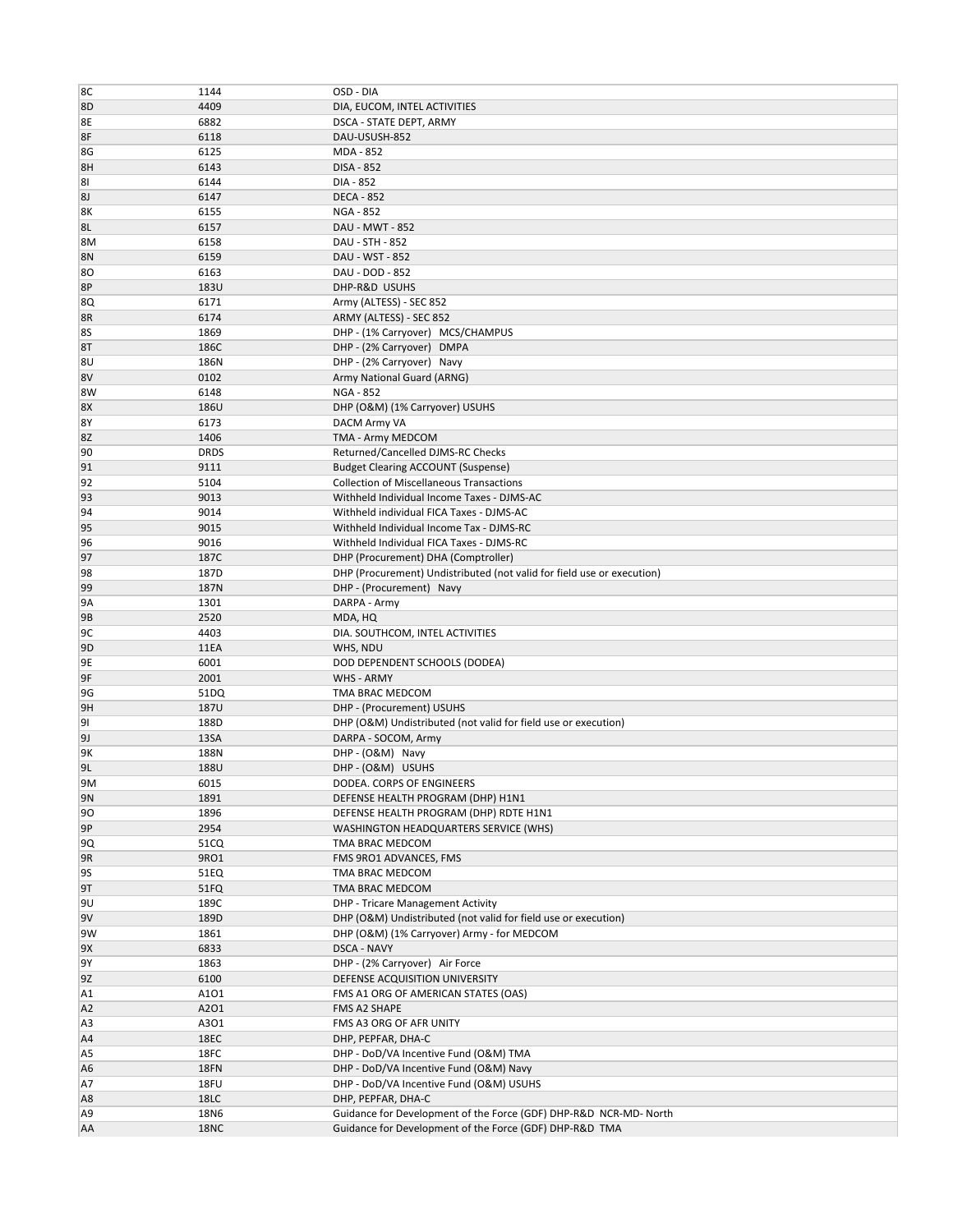| AB                   | ABO1         | Section 332 - FY 2021/2022 OCO                                                                                 |
|----------------------|--------------|----------------------------------------------------------------------------------------------------------------|
| AC                   | ACO1         | FMS AC ANTIGUA and BARBUDA                                                                                     |
|                      |              |                                                                                                                |
| AD                   | <b>18NU</b>  | Guidance for Development of the Force (GDF) DHP-R&D USUHS                                                      |
| AE                   | AEO1         | FMS AE UNITED ARAB EMIRATES                                                                                    |
| AF                   | AFO1         | FMS AF AFGHANISTAN                                                                                             |
| AG                   | AGO1         | FMS AG ALGERIA                                                                                                 |
| AH                   | 18QC         | DHP, PEPFAR (GHP), DHA-C                                                                                       |
| AI                   | <b>18QU</b>  | DHP (3-Yr RDT&E) USUHS                                                                                         |
| <b>AJ</b>            | AJO1         | FMS AJ AZERBAIJAN                                                                                              |
| AK                   | 188C         | DHP (O&M) NCR Programs                                                                                         |
| AL                   | ALO1         | FMS AL ALBANIA                                                                                                 |
| <b>AM</b>            | AMO1         | <b>FMS AM ARMENIA</b>                                                                                          |
| AN                   | ANO1         | FMS AN ANDORRA                                                                                                 |
|                      |              |                                                                                                                |
| AO                   | A001         | <b>FMS AO ANDORRA</b>                                                                                          |
| AP                   | 6865         | DSCA - SOCOM (2-Year POA)                                                                                      |
| AQ                   | <b>AQXX</b>  | Available Code                                                                                                 |
| AR                   | ARO1         | <b>FMS AR ARGENTINA</b>                                                                                        |
| AS                   | 1800         | <b>DHP</b>                                                                                                     |
| AT                   | ATO1         | FMS AT AUSTRALIA                                                                                               |
| AU                   | AUO1         | <b>FMS AU AUSTRIA</b>                                                                                          |
| <b>AV</b>            | AVO1         | <b>FMS AV ANGUILLA</b>                                                                                         |
| AW                   | 1807         | <b>FOD</b>                                                                                                     |
| AX                   | 1808         | <b>USUHS</b>                                                                                                   |
|                      |              |                                                                                                                |
| AY                   | <b>AYXX</b>  | Available Code                                                                                                 |
| AZ                   | AZO1         | Southeast Asia Maritime Security Initiative (MSI)                                                              |
| <b>B1</b>            | <b>B101</b>  | FMS NADR - Non-Proliferation, Anti-Terrorism, Deming, and Related Programs Operations                          |
| B <sub>2</sub>       | <b>B2O1</b>  | FMS B2 AFGHANISTAN (1 YEAR FUNDING)                                                                            |
| B <sub>3</sub>       | B3XX         | Available Code                                                                                                 |
| <b>B4</b>            | <b>B401</b>  | FMS B4 1206 (FY06)                                                                                             |
| B <sub>5</sub>       | <b>B501</b>  | FMS B5 1206 - MULTIPLE CCS                                                                                     |
| B <sub>6</sub>       | B6XX         | Available Code                                                                                                 |
| <b>B7</b>            | <b>B701</b>  | FMS B7 IRAQ (1 YEAR FUNDING)                                                                                   |
|                      |              |                                                                                                                |
| B <sub>8</sub>       | <b>B8O1</b>  | FMS B8 1206 - MULTIPLE CCS FY08                                                                                |
| B <sub>9</sub>       | B9O1         | FMS B9 SEC 1201 /1206 NDAA FY09                                                                                |
| BA                   | BAO1         | <b>FMS BA BAHRAIN</b>                                                                                          |
| BB                   | BBO1         | <b>FMS BB BARBADOS</b>                                                                                         |
| BC                   | BCO1         | <b>FMS BC BOTSWANA</b>                                                                                         |
| <b>BD</b>            | BDO1         | FMS BD BERMUDA                                                                                                 |
| BE                   | BEO1         | FMS BE BELGIUM                                                                                                 |
| <b>BF</b>            | BFO1         | <b>FMS BF BAHAMAS</b>                                                                                          |
| BG                   | BGO1         | <b>FMS BG BANGLADESH</b>                                                                                       |
| <b>BH</b>            | BHO1         | FMS BH BELIZE                                                                                                  |
| BI                   | <b>BIXX</b>  | <b>BIXX - FMS Placeholder</b>                                                                                  |
| <b>BJ</b>            | BJO1         | Ukraine Security Assistance Initiative FY18                                                                    |
|                      |              |                                                                                                                |
| ΒK                   | BKO1         | FMS BK BOSNIA-HERCE                                                                                            |
| <b>BL</b>            | BLO1         | <b>FMS BL BOLIVIA</b>                                                                                          |
| <b>BM</b>            | BMO1         | FMS BM MYANMAR(FORMERLY BRMA)                                                                                  |
| <b>BN</b>            | <b>BNXX</b>  | FMS - Benin                                                                                                    |
| BO                   | <b>BOO1</b>  | FMS BO BELARUS                                                                                                 |
| <b>BP</b>            | BPO1         | FMS BP SOLOMON ISLANDS                                                                                         |
| BQ                   | <b>BQXX</b>  | Available Code                                                                                                 |
| <b>BR</b>            | BRO1         | FMS BR BRAZIL                                                                                                  |
| <b>BS</b>            | BSO1         | ASFF-2 Year OCO-FY20-21                                                                                        |
| <b>BT</b>            | BTO1         | <b>FMS BT BHUTAN</b>                                                                                           |
| <b>BU</b>            | BUO1         | FMS BU BULGARIA                                                                                                |
|                      |              |                                                                                                                |
| <b>BV</b>            | <b>BVXX</b>  | Available Code                                                                                                 |
| <b>BW</b>            | 6114         | DAU-DHA (formerly TMA)-852                                                                                     |
| BX                   | BXO1         | <b>FMS BX BRUNEI</b>                                                                                           |
| BY                   | BYO1         | <b>FMS BY BURUNDI</b>                                                                                          |
| <b>BZ</b>            | BZO1         | FMS BZ BHRAIN NATIONAL GUARD                                                                                   |
| C <sub>0</sub>       | 1827         | DHA-C Three-Year                                                                                               |
| C1                   | 50C1         | <b>BRAC 05 (PY08)</b>                                                                                          |
| C <sub>2</sub>       | 1817         | DHA-C Two-Year                                                                                                 |
| C <sub>3</sub>       | C301         | FMS ECCAS Econ Comm of Central African States                                                                  |
| C <sub>4</sub>       | C401         | FMS INCLE - International Narcotics Control and Law Enforcement Programs                                       |
|                      |              |                                                                                                                |
| C <sub>5</sub>       | C5O1         | FMS AFGHANISTAN SECURITY FORCES FUND                                                                           |
|                      |              |                                                                                                                |
| C <sub>6</sub>       | C6O1         | GSCF - Global Security Contingency Fund                                                                        |
| C7                   | C701         | FMS INCLE - International Narcotics Control and Law Enforcement Programs                                       |
| C8<br>C <sub>9</sub> | C8O1<br>C901 | FMS 1203EA - Counterterrorism Assistance For East Africa<br>FMS 1203YE - Counterterrorism Assistance for Yemen |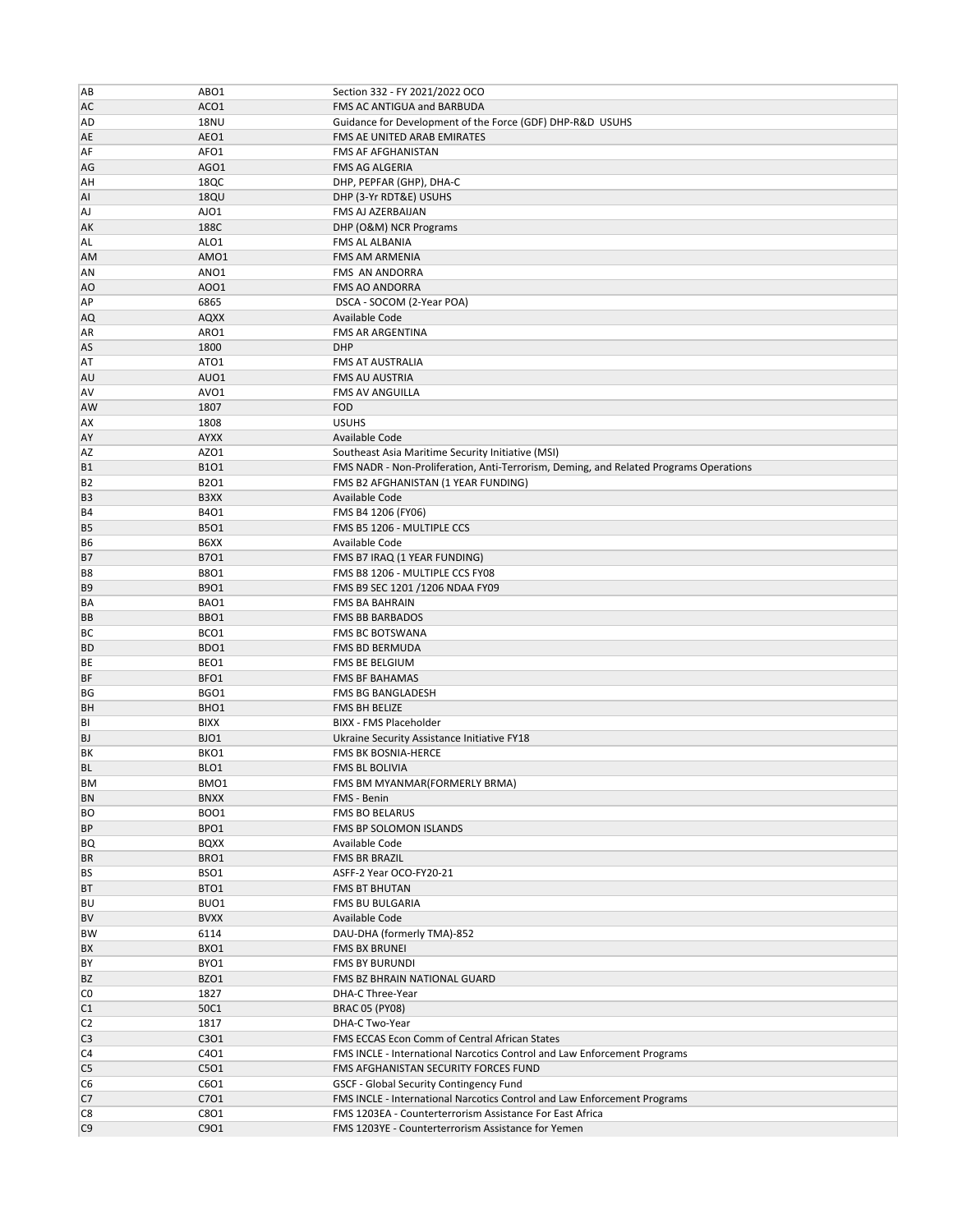| CA             | <b>50CA</b>      | BRAC ARMY GLOBAL POSTURING 08                      |
|----------------|------------------|----------------------------------------------------|
| CB             | CBO1             | <b>FMS CB CAMBODIA</b>                             |
| СC             | 1818             | USUHS Two-Year                                     |
| CD             | CDO1             | FMS CD CHAD                                        |
| CE             | CEO1             | FMS CE SRI LANKA                                   |
| CF             | CFO1             | FMS CF REPUBLIC OF CONGO (BRAZZAVILLE)             |
| CG             | 1828             | USUHS Three-Year                                   |
| <b>CH</b>      | CHO <sub>1</sub> | FMS CH CHINA                                       |
| CI             | CIO1             | <b>FMS CI CHILE</b>                                |
| CJ             | CJO1             | FMS CJ CAYMAN ISLANDS                              |
| СK             | CKO1             | CTEF-2 Year Iraq-FY21                              |
| <b>CL</b>      | CLO <sub>1</sub> | FY 2020/2021 CTEF programs for Syria               |
| <b>CM</b>      | CMO1             | FMS CM CAMEROON                                    |
| <b>CN</b>      | CNO <sub>1</sub> | <b>FMS CN CANADA</b>                               |
| CO             | CO01             | FMS CO COLOMBIA                                    |
| <b>CP</b>      | CPO1             | FY 2019/2020 OCO/GWOT funds                        |
| CQ             | CQ01             | Track FY 2020 BASE O&M                             |
| <b>CR</b>      | CRO1             | <b>FMS CR COMOROS</b>                              |
| CS             | CSO <sub>1</sub> | FMS CS COSTA RICA                                  |
| <b>CT</b>      | CTO1             | FMS CT CENTRAL AFRICAN REPUBLIC                    |
| CU             | CUO1             | FMS CU CUBA                                        |
| CV             | CVO1             | FMS CV CAPE VERDE                                  |
| <b>CW</b>      | CWO1             |                                                    |
|                |                  | FMS CW COOK ISLANDS                                |
| CX             | CXO1             | <b>FMS CX DROC</b>                                 |
| CY             | CYO1             | <b>FMS CY CYPRUS</b>                               |
| CZ             | CZO1             | FMS CZ CZECHOSLOVAKIA                              |
| D <sub>1</sub> | D101             | FMS D1 BOLIVIA                                     |
| D <sub>2</sub> | D201             | PKO FY20-2 yr OCO                                  |
| D <sub>3</sub> | D301             | USAI-FY20 1yr base                                 |
| D <sub>4</sub> | D401             | ESF-FY20                                           |
| D <sub>5</sub> | D501             | FMS D5 COLOMBIA                                    |
| D <sub>6</sub> | D6O1             | <b>FMS D6 ECUADOR</b>                              |
| D7             | 9400             | One year POA                                       |
| D <sub>8</sub> | 9402             | Two year POA                                       |
| D <sub>9</sub> | 9403             | Three year POA                                     |
| DA             | DAO1             | FMS DA BENIN                                       |
| DB             | DBO1             | FY 2019/2020 OCO/GWOT funds                        |
| DC             | 6195             | DAU - DOD                                          |
| DD             | 0020             | ROYALTIES PATENTS LICENSES                         |
| DE             | DEO1             | <b>FMS DE DENMARK</b>                              |
| DF             | 6196             | <b>DAU - FT BELVOIR</b>                            |
| DG             | 9200             | In-House Care                                      |
| DH             | 9202             | DHP Navy (2-YR POA)                                |
| DI             | 9203             | DHP Navy (3-Year POA)                              |
| DJ             | DJO1             | FMS DJ DJIBOUTI                                    |
| DK             | 6000             | <b>DOD EDUCATION ACTIVITY</b>                      |
| DL             | DLO1             | FY 2020 O&M                                        |
| DM             | DMO1             | USAI-1 Year Base-FY21                              |
| DN             | DNO1             | ESF-FY20                                           |
| DO             | DO01             | FMS DO DOMINICA                                    |
| DP             | DPO1             | INDO-PAC MSI-FY20                                  |
| DQ             | 4801             | National Geospatial-Intelligence Agency, FSN 78803 |
| DR             | DRO1             | FMS DR DOM REPUBLIC                                |
| DS             | GARN             | Army RC Garnishments                               |
| DT             | 0011             | Interest Not Classified in Other Accts             |
| DU             | DUO1             | Section 332 - FY 2021/2022 Base O&M                |
| DV             | DVO1             | NDS-2 Year O&M-FY21                                |
| <b>DW</b>      | DWO1             | NDS-2 Year OCO-FY21                                |
|                | DXO1             |                                                    |
| DX<br>DY       |                  | USAI-1 Year O&M-FY21                               |
|                | DYO1             | Maritime Security Initiative 1 year O&M            |
| DZ             | 3953             | ROYALTIES TRADEMARK LICENS                         |
| E1             | 50E1             | BRAC 10                                            |
| E <sub>2</sub> | 2107             | Contributions from Saudi Arabia                    |
| E3             | E301             | FMS E3 AFGHANISTAN (1 YEAR FUNDING)                |
| E4             | E401             | FMS E4 IRAQ (1 YEAR FUNDING)                       |
| E6             | E6O1             | FMS E6 IRAQ (1 YEAR FUNDING)                       |
| E7             | E701             | FMS E7 CRSP                                        |
| E8             | E801             | FMS E8 CRSP                                        |
|                |                  |                                                    |
| E9             | E901             | FMS CRSP - Coalition Readiness Support Program     |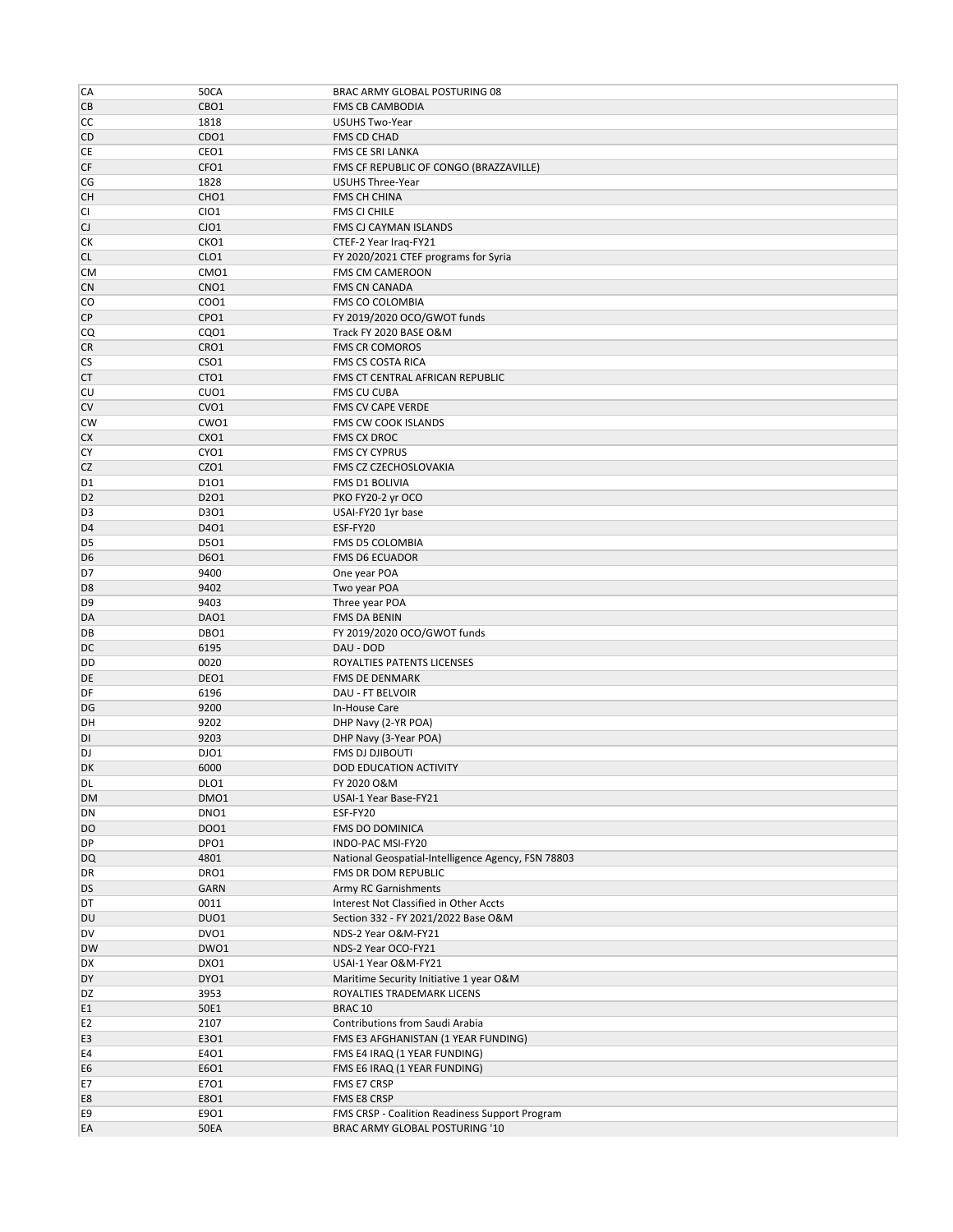| EB                   | EBO1             | Assistance to Europe, Eurasia, and Central Asia (AEECA) |
|----------------------|------------------|---------------------------------------------------------|
| EC                   | ECO1             | <b>FMS EC ECUADOR</b>                                   |
| ED                   | EDO1             | INDO-PACIFIC MSI FY 21/22                               |
| EE                   | 6898             | DSCA - Army 2 Year                                      |
| EF                   | 6895             | DSCA - DHA 2 Year                                       |
| EG                   | EGO1             | <b>FMS EG EGYPT</b>                                     |
| EH                   | EHO1             | Philippine National Police - Special Action Force       |
| EI                   | EIO1             | FMS EI IRELAND                                          |
| EJ                   | 6897             | DSCA - Army X Year                                      |
| EK                   | EKO1             | FMS EK EQUATORIAL GUINEA                                |
| EL.                  | ELO1             | Maritime Security Initiative 2 year O&M                 |
| <b>EM</b>            | EMO1             | ASFF-2 Year OCO-FY21-22                                 |
| EN                   | ENO <sub>1</sub> | <b>FMS EN ESTONIA</b>                                   |
| EO                   | EO01             | USAI-2 Year O&M-FY21                                    |
| EP                   | EPO1             | PKO-2 Year OCO-FY21                                     |
| EQ                   | EQ01             | CTEF-2 Year OCO-FY21                                    |
| ER                   | ERO1             | <b>FMS ER ERITREA</b>                                   |
| ES                   | ESO1             | FMS ES EL SALVADOR                                      |
| ET                   | ETO1             | <b>FMS ET ETHIOPIA</b>                                  |
| EU                   | EUO1             | PKO-2 Year-FY21                                         |
| EV                   | EVO1             | PKO-2 Year OCO-FY21                                     |
| EW                   | EWO1             | CTEF-2 Year Syria OCO-FY21                              |
| EZ                   | EZO1             | FMS EZ CZECH REPUBLIC                                   |
| F <sub>1</sub>       | 50F1             | BRAC <sub>11</sub>                                      |
| F <sub>2</sub>       | 18E2             | DHP, PEPFAR-HIV/AID                                     |
| F <sub>3</sub>       | 1822             | DHP-Navy- Supplemental                                  |
| F4                   | 1832             | DHP-R&D Navy                                            |
| F <sub>5</sub>       | 1862             | DHP (O&M) (1% Carryover)                                |
| F <sub>6</sub>       | 1872             | DHP (Procurement) Navy                                  |
| F7                   | 1882             | DHP (O&N) Navy                                          |
|                      | 1892             | DHP-Navy (O&M)                                          |
| F8<br>F <sub>9</sub> | 18F2             |                                                         |
| FA                   | 50FA             | DoD/VA Incentive Fund (O&<br>BRAC 05 (PY 11)            |
| FB                   | 18L2             | PEPFAR, Navy                                            |
| FC                   | 18N2             |                                                         |
|                      |                  | Guidance for Development                                |
| FD                   | 18Q2             | PEPFAR (GHP), Navy                                      |
| FE                   | 9421             | DHP (O&M) DHA MTF B&E DIV STARS                         |
| FF                   | 6880             | FF-DSCA-ARMY                                            |
| FG                   | FGO1             | FMS FG FRENCH GUIANA                                    |
| FH                   | FHO1             | Coalition Readiness Spt-2 Yr-FY21                       |
| FI<br>FJ             | FIO1<br>FJO1     | FMS FI FINLAND<br>FMS FJ FIJI                           |
|                      |                  |                                                         |
| FK                   | FKO1             | Def Nuclear Nonprolif-FY21                              |
| <b>FM</b>            | FMO1             | <b>FMS FM MICRONESIA</b>                                |
| FO                   | FOO1             | FMS FO FAEROE ISLANDS                                   |
| FP                   | FPO1             | FMS FP FRENCH POLYNESIA                                 |
| FR                   | FRO1             | <b>FMS FR FRANCE</b>                                    |
| G <sub>1</sub>       | 50G1             | BRAC BASE REALIGNMENT 50G1                              |
| G <sub>2</sub>       | G2O1             | PAKISTAN                                                |
| G <sub>3</sub>       | G301             | FMS G3 ISFF, PL 111-32, FY09 SUPP                       |
| G4                   | G401             | FMS G4 PAKISTAN COUNTERINSURGENCY FUND                  |
| G5                   | G501             | AFGHANISTAN                                             |
| G6                   | G6O1             | AFGHANISTAN                                             |
| G7                   | G701             | FMS G7 1206-MULT CCS(FY11)                              |
| G8                   | G8O1             | IRAQ SECURITY FORCES FUND (FY11)                        |
| G <sub>9</sub>       | G901             | FMS 1206-MULT CCS(FY11)                                 |
| GA                   | GAO1             | FMS GA GAMBIA                                           |
| GB                   | GBO1             | <b>FMS GB GABON</b>                                     |
| GC                   | GCO1             | FMS GC Gulf Cooperation Council                         |
| GG                   | GGO1             | <b>FMS GG GEORGIA</b>                                   |
| GH                   | GHO1             | FMS GH GHANA                                            |
| GI                   | GIO1             | <b>FMS GI GIBRALTAR</b>                                 |
| GJ                   | GJO1             | FMS GJ GERNADA                                          |
| GL                   | GLO1             | FMS GL GREENLAND                                        |
| GP                   | GPO1             | FMS GP GUADELOUPE                                       |
| GR                   | GRO1             | <b>FMS GR GREECE</b>                                    |
| GT                   | GTO1             | <b>FMS GT GUATEMALA</b>                                 |
| GU                   | GUO1             | <b>FMS GU GUYANA</b>                                    |
| GV                   | GVO1             | <b>FMS GV GUINEA</b>                                    |
| GY                   | GYO1             | <b>FMS GY GERMANY</b>                                   |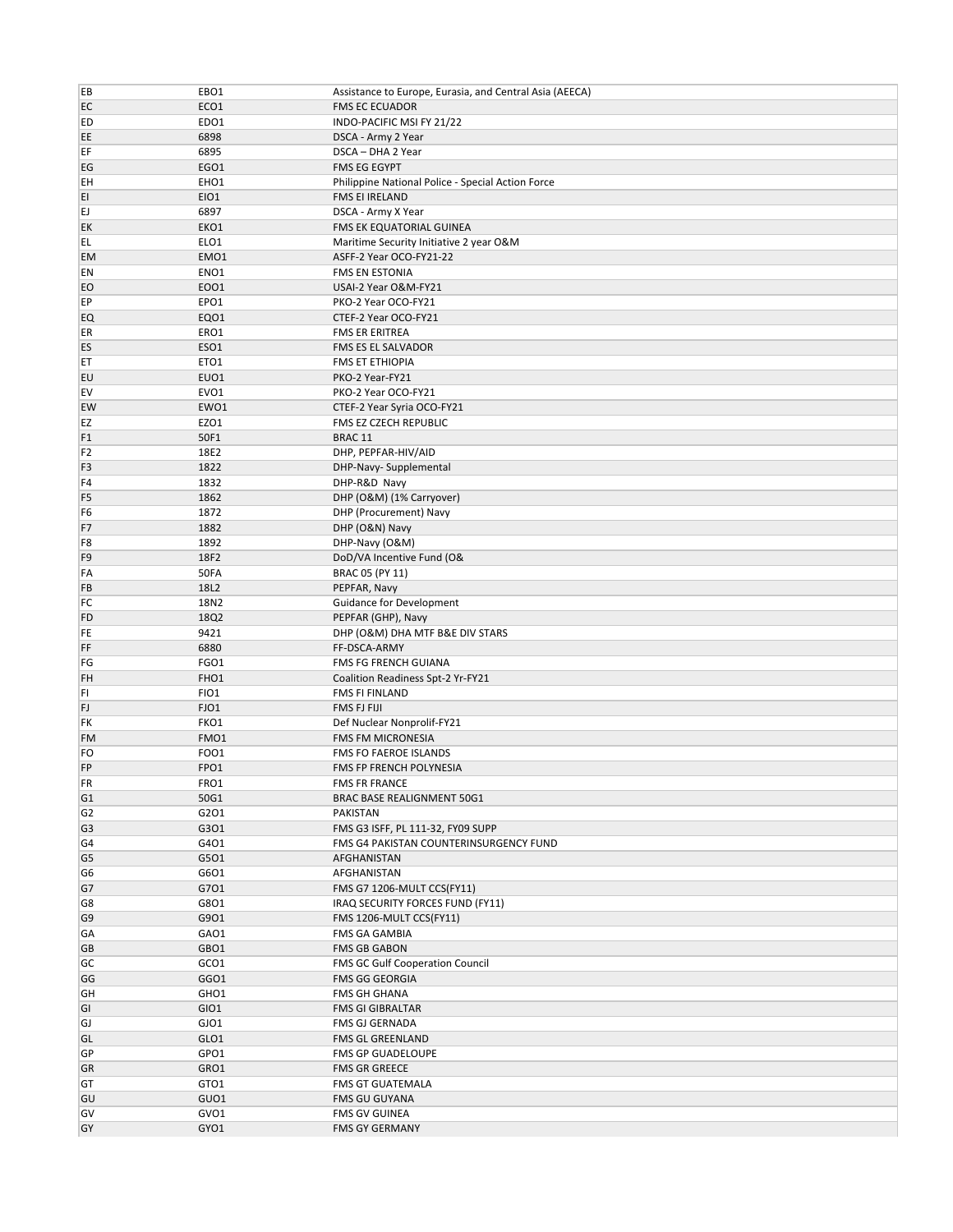| H <sub>2</sub> | H <sub>2</sub> O <sub>1</sub> | FMS 1206-MULTCCS(FY11)H2                                |
|----------------|-------------------------------|---------------------------------------------------------|
| H <sub>3</sub> | H3O1                          | ISFF - Iraq Security Forces Fund                        |
|                |                               |                                                         |
| H <sub>4</sub> | H4O1                          | H4- FMS AFGHANISTAN SECURITY FORCES FUND                |
| H <sub>5</sub> | H5O1                          | FMS ASFF - AFGHANISTAN SECURITY FORCES FUND             |
| H6             | H6O1                          | 1207 - NDAA, 1207 for East Africa                       |
| H <sub>7</sub> | H701                          | 1207 - NDAA, 1207 for Yemen                             |
| H <sub>8</sub> | H8O1                          | FMS H8 1206 MULTCCS (FY 13)                             |
| H <sub>9</sub> | H9O1                          | FMS ASFF - AFGHANISTAN SECURITY FORCES FUND             |
| HA             | HAO1                          | FMS HA HAITI                                            |
| HK             | HKO1                          | FMS HK HONG KONG                                        |
| HO             | HO01                          | <b>FMS HO HONDURAS</b>                                  |
| <b>HR</b>      | HRO1                          | <b>FMS HR CROATIA</b>                                   |
| HU             | HUO1                          | <b>FMS HU HUNGARY</b>                                   |
|                |                               |                                                         |
| IC             | ICO <sub>1</sub>              | <b>FMS IC INDOCHINA</b>                                 |
| ID             | IDO1                          | FMS ID INDONESIA                                        |
| IL             | ILO1                          | FMS IL ICELAND                                          |
| IN             | INO <sub>1</sub>              | FMS IN INDIA                                            |
| IO             | 1001                          | FMS IO BRITISH INDIAN OCEAN                             |
| IQ             | <b>IQ01</b>                   | FMS IQ IRAQ                                             |
| <sup>IR</sup>  | IRO1                          | FMS IR IRAN                                             |
| <b>IS</b>      | ISO <sub>1</sub>              | FMS IS ISRAEL                                           |
| IT             | ITO <sub>1</sub>              | <b>FMS IT ITALY</b>                                     |
|                |                               |                                                         |
| IV             | IVO <sub>1</sub>              | FMS IV COTE D'IVOIRE                                    |
| IZ             | IZO1                          | FMS IZ USG TRANSITION SUPPORT (IRAQ)                    |
| J1             | J101                          | 1206 Global Train and Equip Programs                    |
| J2             | J201                          | PCCF - Pakistan Counterinsurgency Capability Fund       |
| J3             | <b>J301</b>                   | FMS J3 ASFF FY14                                        |
| J <sub>4</sub> | J401                          | FMS J4 1203 East Africa, Djibouti, Ethiopia, Kenya FY14 |
| J <sub>5</sub> | J501                          | FMS J5 1203 Yemen FY14                                  |
| J <sub>6</sub> | <b>J6O1</b>                   | FMS J6 CRSP Coalition Readiness Support Program         |
| J7             | J701                          | FMS J7 National Defense Authorization Act - 1206 (NDAA) |
| J8             | <b>J8O1</b>                   | FMS J8 ASFF - Afghanistan SECURITY Forces Fund, FY15    |
|                |                               |                                                         |
| J9             | J901                          | FMS J9 FSFP Foreign Security Forces Program, FY15       |
| JA             | JAO1                          | FMS JA JAPAN                                            |
| JM             | JMO1                          | <b>FMS JM JAMAICA</b>                                   |
|                |                               |                                                         |
| JO             | <b>JOO1</b>                   | FMS JO JORDAN                                           |
| K4             | K401                          | NC3A - C3 Agency                                        |
| K <sub>5</sub> | K501                          | Supreme Allied Commander Atlantic (SACLANT)             |
| K6             | K6O1                          | FMS K6 NAMSA NIKE TRAINING CENTER                       |
|                |                               |                                                         |
| K7             | K701                          | FMS K7 NATO AEW&C(OS)                                   |
| KE             | KEO1                          | <b>FMS KE KENYA</b>                                     |
| КG             | KGO1                          | FMS KG KYRGYSTAN                                        |
| KR             | KRO1                          | FMS KR KIRIBATI                                         |
| KS             | KSO1                          | <b>FMS KS KOREA</b>                                     |
| KU             | KUO1                          | FMS KU KUWAIT                                           |
| <b>KV</b>      | KVO1                          | FMS KV REPUBLIC OF KOSOVO                               |
| KZ             | KZO1                          | FMS KZ KAZAKHSTAN                                       |
| LA             | LAO1                          | FMS LA LAOS                                             |
| LE             | LEO1                          | FMS LE LEBANON                                          |
| LG             | LGO1                          | FMS LG LATVIA                                           |
| LH             | LHO1                          | FMS LH LITHUANIA                                        |
| П              | LIO1                          | FMS LI LIBERIA                                          |
|                |                               |                                                         |
| LO             | LO01                          | FMS LO SLOVAKIA                                         |
| LS.            | LSO <sub>1</sub>              | FMS LS LIECHTENSTEIN                                    |
| LT             | LTO <sub>1</sub>              | FMS LT LESOTHO                                          |
| <b>LX</b>      | LXO1                          | <b>FMS LX LUXEMBOURG</b>                                |
| LY             | LYO1                          | FMS LY LIBYA                                            |
| M <sub>2</sub> | 0002                          | <b>FMS NC RDTE(.0002)</b>                               |
| M <sub>3</sub> | 0007                          | FMS Royalty Fee Coll (.0007)                            |
| M4             | 0008                          | <b>FMS UCR (.0008)</b>                                  |
| M5             | MR01                          | FMS Med ERH Accr Army (.MR01)                           |
| MA             | MAO1                          | FMS MA MADAGASCAR                                       |
| MВ             | MBO1                          | FMS MB MARTINIQUE                                       |
|                |                               |                                                         |
| МC             | MCO1                          | FMS MC MACAU                                            |
| MD             | MDO1                          | FMS MOLDOVA                                             |
| MF             | MFO1                          | FMS MF MALAYSIA                                         |
| MG             | MGO1                          | FMS MG MONGOLIA                                         |
| MH             | MHO1                          | FMS MH MONTSERRAT                                       |
| MI<br>MJ       | MIO1<br>MJO1                  | FMS MI MALAWI<br>FMS MJ MONTENEGRO                      |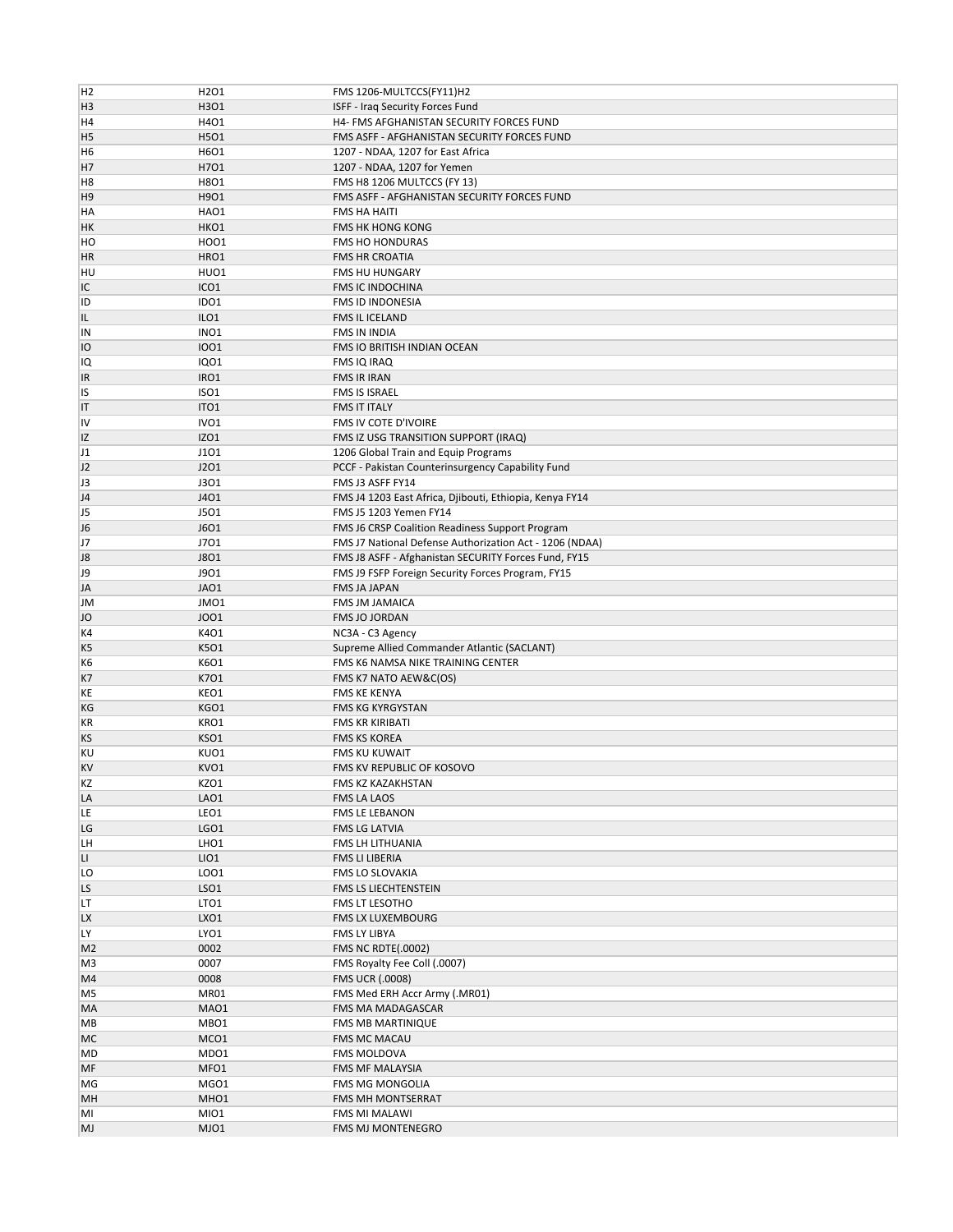| MК             | MKO1             | FMS MK MACEDONIA                                                                                    |
|----------------|------------------|-----------------------------------------------------------------------------------------------------|
| MN             | MNO1             | <b>FMS MN MONACO</b>                                                                                |
| <b>MO</b>      | M001             | FMS MO MOROCCO                                                                                      |
| <b>MP</b>      | MPO1             | <b>FMS MP MAURITIUS</b>                                                                             |
| ΜR             | MRO1             | <b>FMS MR MAURITANIA</b>                                                                            |
| МT             | MTO1             | <b>FMS MT MALTA</b>                                                                                 |
|                | MU01             | FMS MU OMAN                                                                                         |
| MU             |                  |                                                                                                     |
| <b>MV</b>      | MVO1             | FMS MV MALDIVES                                                                                     |
| МX             | MXO1             | <b>FMS MX MEXICO</b>                                                                                |
| <b>MZ</b>      | MZO1             | FMS MZ MOZAMBIQUE                                                                                   |
| N4             | N4O1             | FMS N4 NAMSA                                                                                        |
| N <sub>6</sub> | N6O1             | <b>FMS N6 NATO HQ</b>                                                                               |
| ΝA             | NAO1             | FMS NA NETHERLANDS ANTILLES                                                                         |
| <b>NC</b>      | NCO1             | FMS NC NEW CALENDONIA                                                                               |
| NE             | NEO1             | <b>FMS NE NETHERLANDS</b>                                                                           |
| NF             | NFO1             | FMS NF NORFOLK ISLANDS                                                                              |
| NΗ             | NHO <sub>1</sub> | <b>FMS NH VANUATU</b>                                                                               |
| ΝI             | NIO1             | FMS NI NIGERIA                                                                                      |
| NΚ             | NKO1             | <b>FMS NK NIGER</b>                                                                                 |
| NO             | <b>NOO1</b>      | <b>FMS NO NORWAY</b>                                                                                |
| <b>NP</b>      | NPO1             | FMS NP NEPAL                                                                                        |
| NQ             | NQ01             | <b>FMS NQ NIUE</b>                                                                                  |
| ΝR             | NRO1             | <b>FMS NR NAURU</b>                                                                                 |
| <b>NS</b>      | NSO1             | FMS NS SURINAME                                                                                     |
|                | NUO1             | FMS NU NICARAAGUA                                                                                   |
| ΝU             |                  |                                                                                                     |
| NZ             | NZO1             | FMS NZ NEW ZEALAND                                                                                  |
| P1             | P101             | FMS P1 ITEF - Iraq Train and Equip Fund, FY15                                                       |
| P <sub>2</sub> | P201             | FMS PKO - Peacekeeping Operations                                                                   |
| P3             | P3O1             | FMS PKO - Peacekeeping Operations, FY12/13 and FY13                                                 |
| <b>P4</b>      | P401             | FMS P4 PKO Peacekeeping Operations                                                                  |
| P5             | P501             | FMS P5 ERI - EUROPEAN REASSURANCE INITIATIVE, FY15                                                  |
| P <sub>6</sub> | P6O1             | PKO OCO FY15                                                                                        |
| P7             | P701             | PKO/OCO FY 16                                                                                       |
| P <sub>8</sub> | P8O1             | PKO/Overseas Contingency Operations (OCO) FY17                                                      |
| P9             | P901             | Peacekeeping Operations FY18 PKO-OCO                                                                |
| PA             | PAO1             | <b>FMS PA PARAGUAY</b>                                                                              |
| PE             | PEO1             | Peru                                                                                                |
| PI             | PIO1             | <b>FMS PI PHILIPPINES</b>                                                                           |
| PK             | PKO1             | <b>FMS PK PAKISTAN</b>                                                                              |
| PL             | PLO1             | FMS PL POLAND                                                                                       |
| PN             | PNO1             | <b>FMS PN PANAMA</b>                                                                                |
| PP             | PPO1             | FMS PP PAPUA-NEW GUINEA                                                                             |
| PS             | PSO1             | <b>FMS PS PALAU</b>                                                                                 |
| PT             | PTO1             | <b>FMS PT PORTUGAL</b>                                                                              |
| PU             | PUO1             | FMS PU GUINEA-BISSAU                                                                                |
| PW             | PWO1             | FMS PW PALESTINIAN AUTHORITY                                                                        |
| Q2             | Q2O1             | FMS GPOI - Global Peacekeeping Operations Initiative                                                |
| Q <sub>3</sub> | Q301             | FMS GPOI - Global Peacekeeping Operations Initiative                                                |
| Q4             | Q401             | FMS Q4 PKO Peacekeeping Operations                                                                  |
| Q5             | Q501             | GPOI - Peacekeeping-FY21                                                                            |
| Q6             | Q6O1             | FAA Section 551 for Global Peacekeeping Operations Initiative (GPOI) FY16                           |
| Q7             | Q701             | FAA Section 551 for Peacekeeping Operations and the GPOI FY17                                       |
|                | Q801             | FAA Section 551 for Peacekeeping Operations and GPOI FY18                                           |
| Q8             |                  |                                                                                                     |
| Q9             | Q901             | GPOI- FY 2019                                                                                       |
| QA             | QAO1             | FMS QA QATAR                                                                                        |
| QB             | QBO1             | Provide assistance for Afghanistan National Security Forces                                         |
| QC             | QCO1             | Build the capacity of foreign security forces per functional capabilities listed 10 USC Section 333 |
| QD             | QDO1             | Build the capacity of foreign security forces per functional capabilities listed 10 USC Section 333 |
| QE             | QEO1             | Build the capacity of foreign security forces per functional capabilities listed 10 USC Section 333 |
| QF             | QFO1             | Indo-Pacific Maritime Security Initiative (MSI), FY 19                                              |
| QG             | QGO1             | Ukraine Security Assistance Initiative (USAI), FY 19 DEF_FUND                                       |
| QН             | QHO1             | CTEF-Syria-2 Year-FY19                                                                              |
| QI             | QI01             | Counter-ISIL Train and Equip Fund (CTFE) IRAQ, FY 19/20                                             |
| QJ             | QJO1             | Coalition Readiness Support Program (CRSP), FYI 9/20                                                |
| QK             | QKO1             | <b>Global Peace Operations Initiative (GPOI)</b>                                                    |
| QL             | 5602             | USSOCOM - AF                                                                                        |
| QΜ             | QM01             | CTEF-2 Year IRAQ OCO-FY21                                                                           |
| QN             | QNO1             | FMS QN SINT MAARTEN                                                                                 |
| QO             | 6101             | Defense Acquisition University (DAU)                                                                |
| QP             | 7301             | Defense Human Resources Activity (DHRA)                                                             |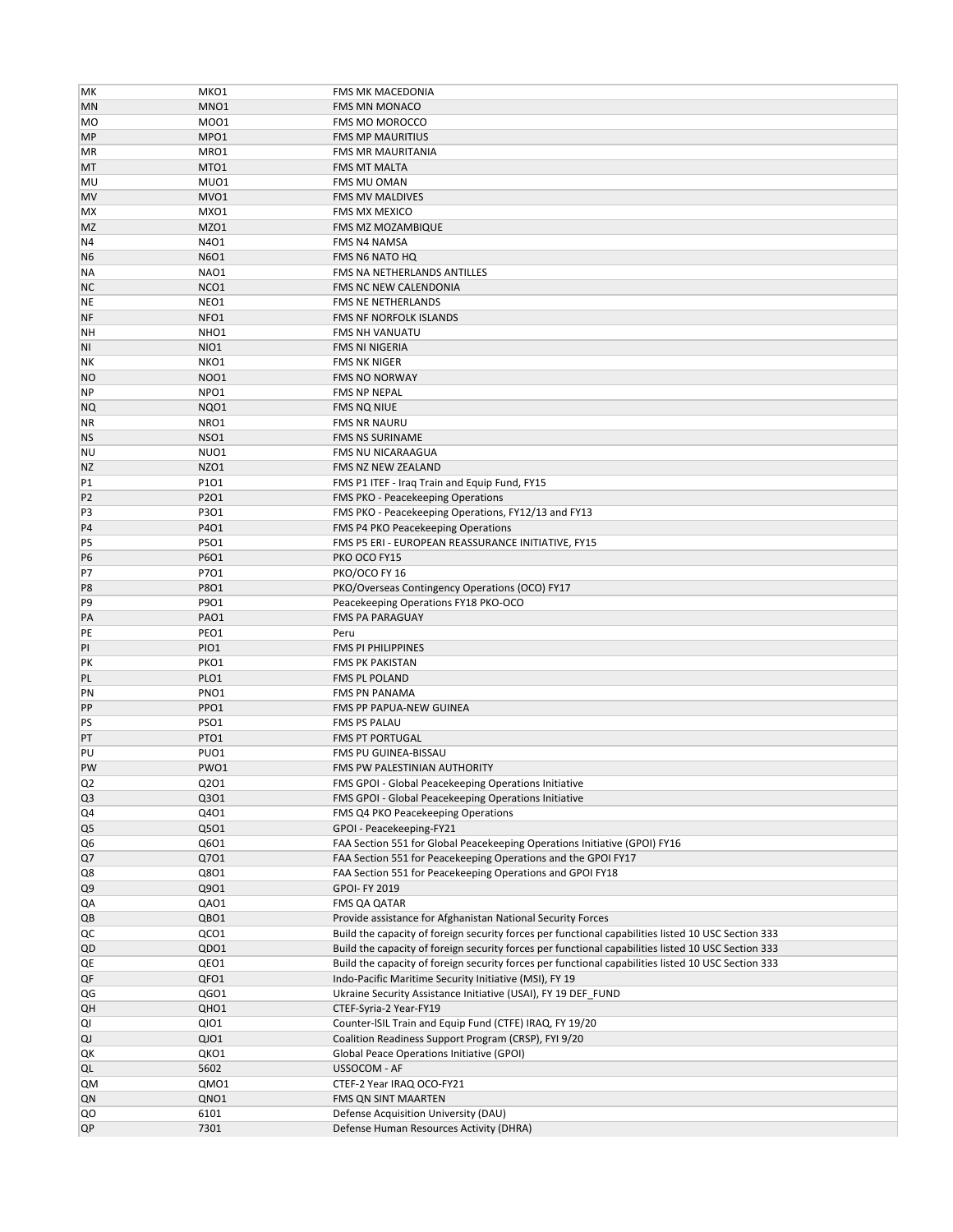| QQ              | 6130             | DAU - USUHS - 852                                                         |
|-----------------|------------------|---------------------------------------------------------------------------|
| QS              | QSO1             | Coalition Readiness Support Program (CRSP)                                |
| QT              | QTO1             | FY20/21 OCO & FY21 O&M                                                    |
| R7              | R701             | FMS R7 CRSP-Afghanistan FY15/16                                           |
| R <sub>8</sub>  | R8O1             | Coalition Readiness Support Fund FY16                                     |
| R9              | R901             | Coalition Readiness Support Program (CRSP) FY17                           |
| RB              | RBO1             | <b>FMS RB SERBIA</b>                                                      |
| <b>RM</b>       | RMO1             | <b>FMS RM MALI</b>                                                        |
|                 |                  | <b>FMS RO ROMANIA</b>                                                     |
| <b>RO</b>       | <b>ROO1</b>      |                                                                           |
| <b>RS</b>       | RSO1             | FMS RS RUSSIA                                                             |
| <b>RW</b>       | RWO1             | FMS RW RWANDA                                                             |
| S <sub>1</sub>  | S101             | Saudi Arabia - Mol State Secur Presidency                                 |
| S <sub>3</sub>  | S301             | FMS S3 SLOVENIA                                                           |
| S <sub>4</sub>  | S401             | FMS S4 DOS - MULTIPLE CCS                                                 |
| S <sub>6</sub>  | S6O1             | FMS S6 HONG KONG                                                          |
| S <sub>8</sub>  | <b>S8O1</b>      | <b>FMS S8 COLOMBIA</b>                                                    |
| S9              | S9O1             | FMS S9 PRESIDENTIAL DRAWDOWNS                                             |
| SA              | SAO1             | Saudi Arabia State Security Presidency                                    |
| SB              | SBO1             | FMS SB SAINT PIERRE AND MIQUELON                                          |
| <b>SC</b>       | SCO <sub>1</sub> | FMS SC SAINT KITTS AND NEVIS                                              |
| <b>SD</b>       | SDO <sub>1</sub> | FMS SD SAUDI ARBIA MOI                                                    |
| <b>SE</b>       | SEO1             | FMS SE SEYCHELLES                                                         |
| <b>SH</b>       | SHO <sub>1</sub> | FMS SH SAINT HELENA                                                       |
| <b>SI</b>       | SIO1             | <b>FMS SI SANG</b>                                                        |
| <b>SK</b>       | SKO1             | FMS SK SENEGAL                                                            |
| <b>SL</b>       | SLO <sub>1</sub> | FMS SL SIERRA LEONE                                                       |
| <b>SM</b>       | SMO1             | <b>FMS SM SAN MARION</b>                                                  |
| SN              | SNO <sub>1</sub> | <b>FMS SN SINGAPORE</b>                                                   |
| <b>SO</b>       | SO01             | <b>FMS SO SOMALIA</b>                                                     |
| SP              | SPO1             | <b>FMS SP SPAIN</b>                                                       |
| <b>SR</b>       | SRO1             | FMS SR SAUDI ARABIA                                                       |
| SS              | <b>SSO1</b>      | FMS SS REGIONAL SECURITY SYSTEM(RSS)                                      |
| ST              | STO <sub>1</sub> | <b>FMS ST SAINT LUCIA</b>                                                 |
| <b>SU</b>       | SUO <sub>1</sub> | FMS SU SUDAN                                                              |
|                 |                  |                                                                           |
| <b>SW</b>       | SWO1             | <b>FMS SW SWEDEN</b>                                                      |
| <b>SX</b>       | SXO1             | FMS SX SOUTHERN SUDAN                                                     |
| SY              | SYO1             | <b>FMS SY SYRIA</b>                                                       |
| <b>SZ</b>       | SZO1             | FMS SZ SWITZERLAND                                                        |
| T <sub>5</sub>  | <b>T501</b>      | FMS PKO - Peacekeeping Operations                                         |
| T <sub>6</sub>  | T6O1             | APRRP African Peacekeeping Rapid Response Partnership                     |
| T <sub>9</sub>  | T901             | <b>United Nations</b>                                                     |
| TC              | TCO <sub>1</sub> | FMS TC UNITED ARAB EMIRATES                                               |
| TD              | TDO1             | FMS TD TRINIDAD/TOBAGO                                                    |
| TH              | THO <sub>1</sub> | <b>FMS TH THAILAND</b>                                                    |
| TI              | <b>TIO1</b>      | <b>FMS TI TAJIKISTAN</b>                                                  |
| TK              | TKO1             | <b>FMS TK TURKEY</b>                                                      |
| TL              | TLO1             | FMS TL TOKELAU                                                            |
| TN              | TNO1             | FMS TN TONGA                                                              |
| TO              | <b>TOO1</b>      | FMS TO TOGO                                                               |
| TP              | TPO1             | FMS TP SAO TOME AND PRINCIPEL                                             |
| TS              | TSO1             | <b>FMS TS TURKS AND CAICOS</b>                                            |
| TΤ              | TTO1             | FMS TT Timor-Leste                                                        |
| TU              | TUO1             | FMS TU TUNISIA                                                            |
| <b>TV</b>       |                  |                                                                           |
| TW              | TVO1             | FMS TV TUVALU                                                             |
|                 | TWO1             | FMS TW TAIWAN                                                             |
| <b>TX</b>       | TXO1             | FMS TX TURKMENISTAN                                                       |
| TZ              | TZO1             | FMS TZ TANZANIA                                                           |
| U <sub>2</sub>  | U2O1             | FMS U2 UZBEKISTAN                                                         |
| U3              | U301             | CTPF Counterterrorism Partnerships Fund                                   |
| U4              | U401             | Counterterrorism Partnerships Fund (CTPF) FY16                            |
| U5              | U501             | O&M Funds, Section 2282 of title 10 USC                                   |
|                 |                  |                                                                           |
| U <sub>6</sub>  | U601             | Counterterrorism Partnerships Fund (CTPF), FY 16                          |
| U7              | U701             | Counterterrorism Partnerships Fund (CTPF), FY16 available for use in FY17 |
| U8              | U801             | Section 2282 Build the Capacity of Foreign Security Forces Program FY17   |
| UA              | UA01             | FMS UA SOUTH AFRICA                                                       |
| UG              | UGO1             | FMS UG UGANDA                                                             |
| UK              | UKO1             | FMS UK UNITED KINGDOM                                                     |
| UP              | UPO1             | FMS UP UKRAINE                                                            |
| UR<br><b>UV</b> | URO1<br>UVO1     | FMS UR USSR<br>FMS UV BURKINA FASO                                        |